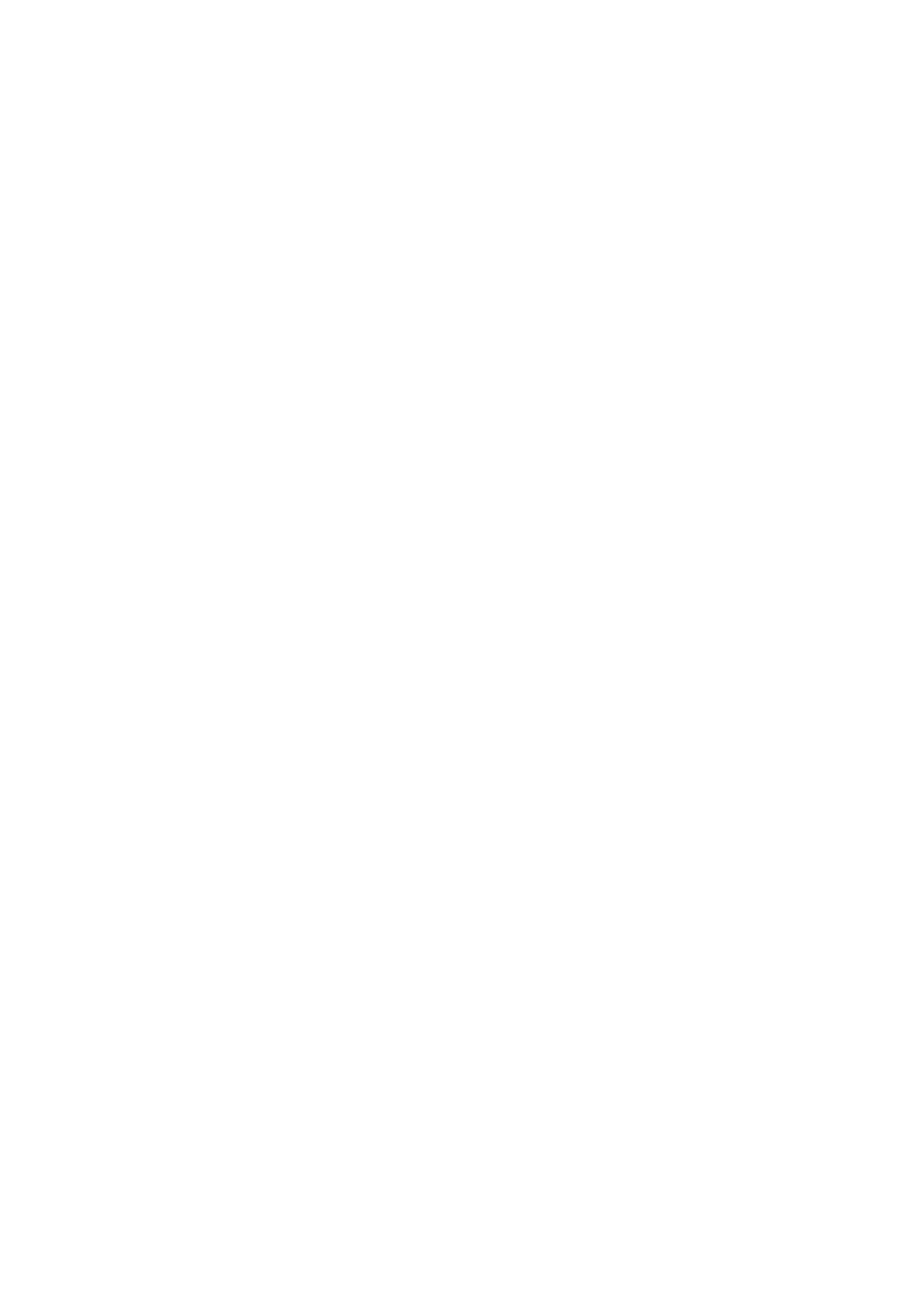

## **DOGS (AMENDMENT) ACT 2019**

### **Arrangement of Sections**

 $\mathbf{1}$  $\overline{2}$ 

3

 $\overline{4}$ 

5 6

 $\overline{7}$ 

8

 $\mathbf{Q}$ 

#### Section Page  $10<sup>1</sup>$  $11$

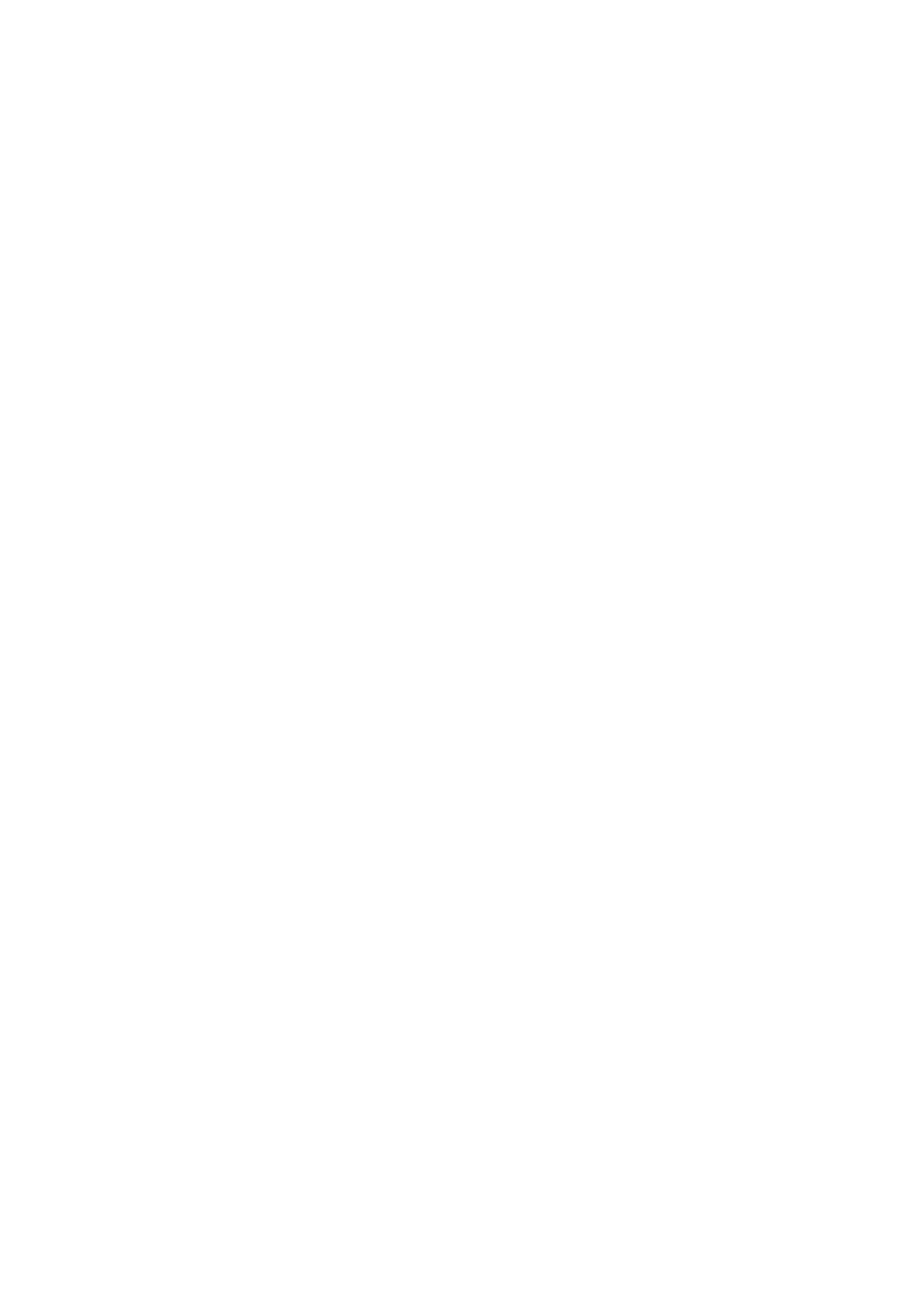

### **DOGS (AMENDMENT) ACT 2019**

### **AN ACT TO AMEND THE DOGS ACT**

Commencement  $[17<sup>th</sup> April, 2019]$ 

#### <span id="page-4-0"></span>**1 Short Title**

This Act may be cited as the Dogs (Amendment) Act 2019.

#### <span id="page-4-1"></span>**2 Commencement**

This Act shall commence on the date of assent.

#### <span id="page-4-2"></span>**3 Amendment to Section 3**

Section 3 is amended by repealing the definition for "owner of a dog" and replacing it with the following:

**"owner of dog"** means:

- (a) in the case of a licensed dog, the person in whose name the dog is registered;
- (b) in the case of an unlicensed dog, the person who ordinarily keeps and feeds the dog; and
- (c) in case of a child"s pet, the parent or guardian of the child."

#### <span id="page-4-3"></span>**4 Amendment to Section 4**

Section 4 is amended to increase the penalty by replacing "\$2" with "\$10" to read:

"Any magistrate or island magistrate may take cognisance of and hear any complaint that a dog, whether at large or not, is dangerous to person or property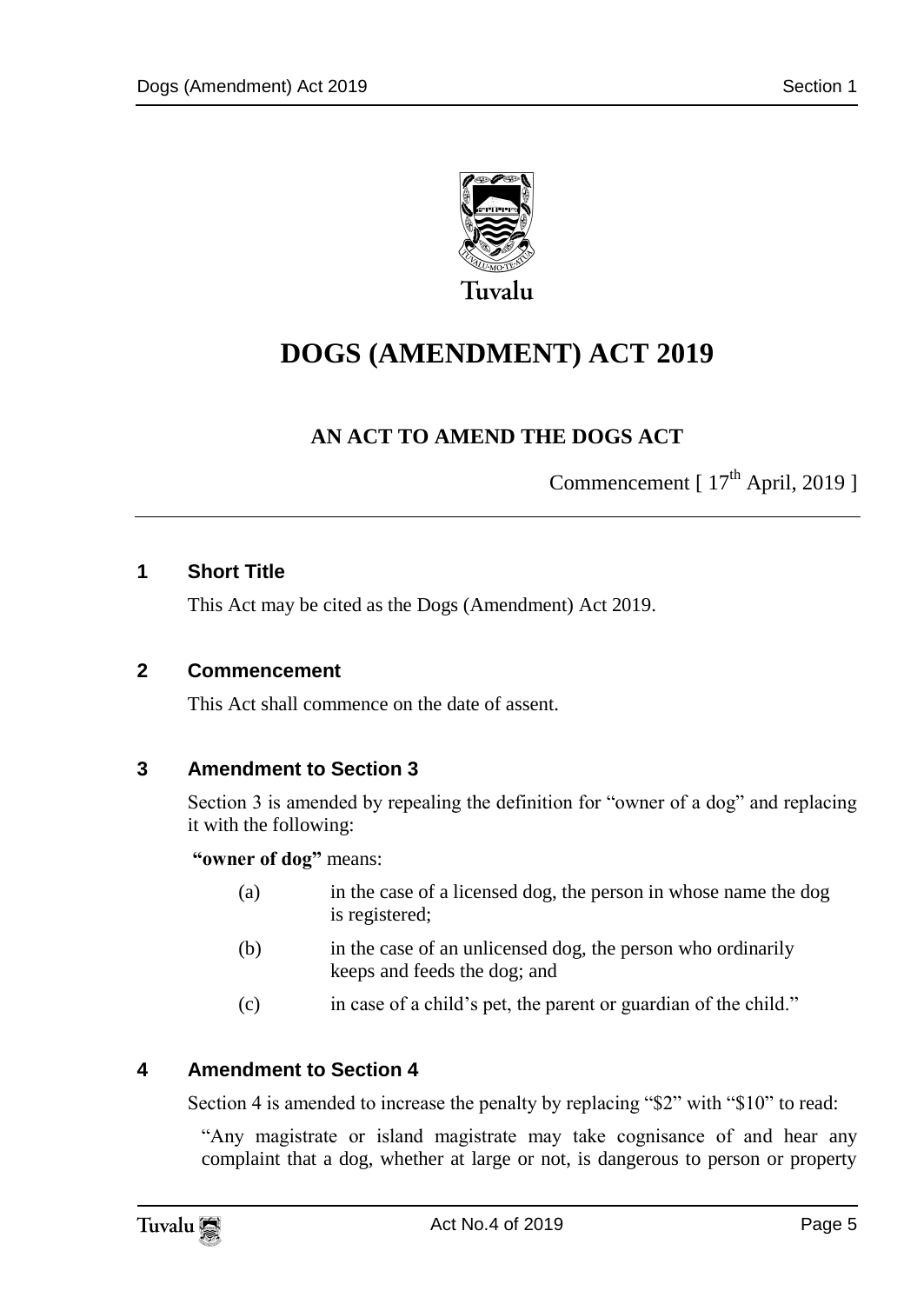and not kept under proper control, and if it appears that such dog is dangerous he may make an order in a summary way directing either that the dog be destroyed or kept under proper control by the owner, and any person failing to comply with such order shall be liable on summary conviction to a penalty of \$10 for every day during which he fails to comply with such order."

#### <span id="page-5-0"></span>**5 Amendment to Section 6**

Section 6 is amended to increase the fine by replacing "\$4" to "\$250" to read:

"If any dog shall on any street, public road or public pathway or in any public place, rush at or attack any person or animal whereby any person shall be injured or endangered or any such animal shall be injured or endangered, the owner of such dog shall be liable on summary conviction to a fine of not exceeding \$250.00"

#### <span id="page-5-1"></span>**6 Amendment to Section 10**

Section 10 is amended by:

- (a) replacing the full stop "." after the word "thereto" with the semicolon ";" under subsection 1(iii) and adding the following paragraphs:
	- "(iv) the power of the Authority or designated authorized persons to enter private properties to seize any unlicensed dog;
	- (v) the establishment of a Dog Management and Control Committee being the Authority in charge of measures relating to control of movement of dogs."; and
- (b) replacing "\$10" in subsection (2) with "\$200" below to read:

"Any breach of the provisions of such regulations may carry with it a penalty not exceeding \$200."

#### <span id="page-5-2"></span>**7 Amendment to Section 12**

Section 12 is repealed in its entirety and replaced with the following:

"The registration of a dog shall be made by the owner thereof, or by some person on his behalf, furnishing the registering officer a description of such dog together with all particulars required to be entered in a register book to be kept according to Form in Schedule 1 and by paying for such registration the sum of not more than \$100."

#### <span id="page-5-3"></span>**8 Amendment to Section 22**

Section 22 is amended by replacing the fine amount of "\$1" with "\$10" to read: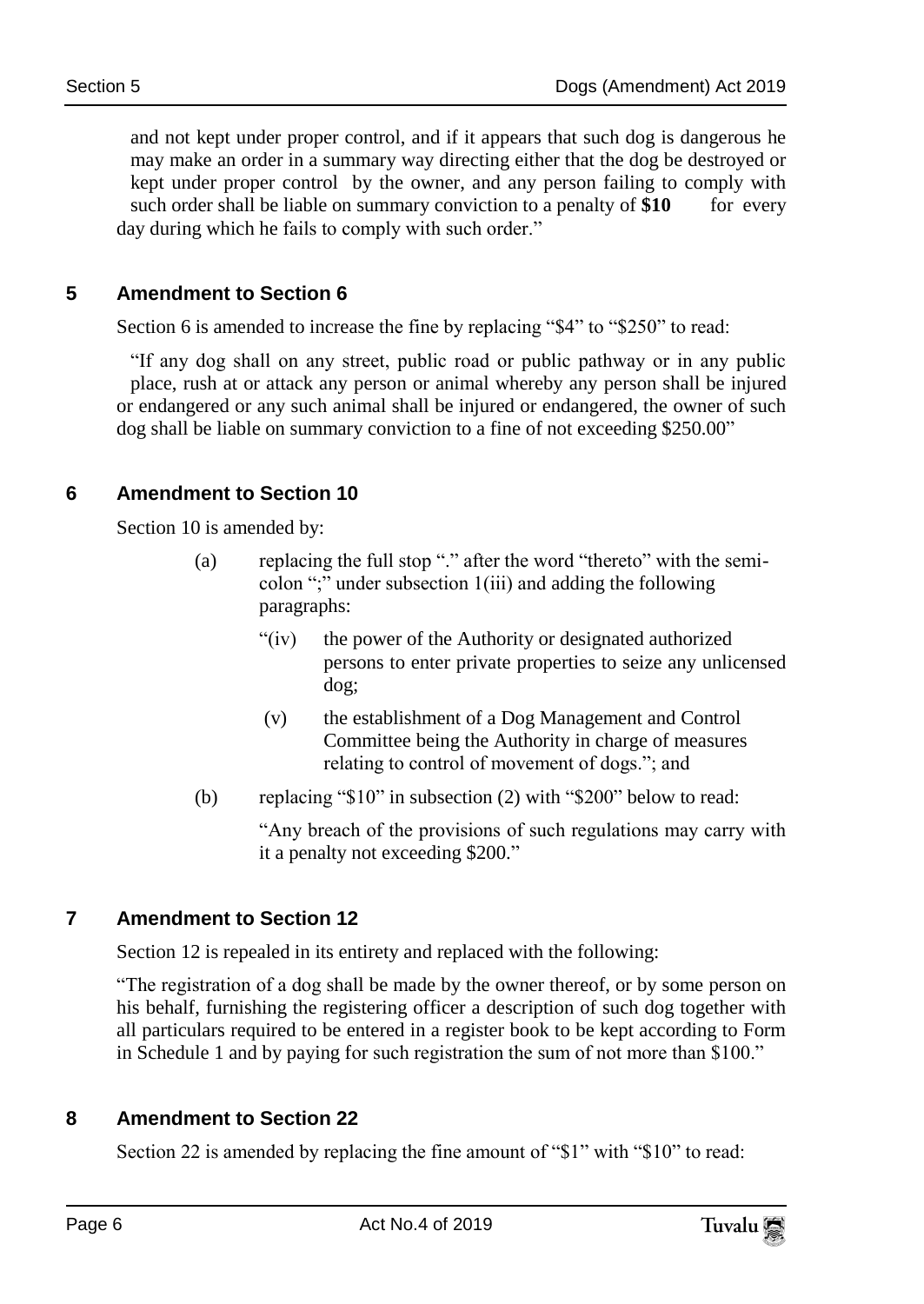"Any person allowing his dog to be at large not wearing a collar and badge for the then current year shall be liable on summary conviction to a fine of \$10."

#### <span id="page-6-0"></span>**9 Amendment to Section 23**

Section 23 is amended by numbering the current provision as subsection (1) and inserting a new subsections (2) and (3) as bolded and read as follows:

- "(1) Any dog at large not wearing a collar and badge of the current year shall be liable to be seized by any person seeing it;
- (2) The Kaupule may direct an authorized person or police officer to seize and detain a dog at large;
- (3) Where a dog is seized and detained and it is a licensed dog, the Kaupule shall serve a notice on the owner providing that the:

(a) dog has been seized and detained; and

(b) owner may reclaim the dog."

#### <span id="page-6-1"></span>**10 Amendment to Section 25**

Section 25 is repealed in its entirety and replaced with the following:

#### "**25 Payment of penalty**

The owner of a dog seized under section 23 shall on reclaiming the dog:

- (a) pay a prescribed penalty under the Regulation;
- (b) reimburse any costs incurred for the keeping of the dog during detention; and
- (c) where the dog is unlicensed, shall pay the license fee and the penalties prescribed under subsections (a) and (b)."

#### <span id="page-6-2"></span>**11 Insertion of New Sections**

The Act is amended by inserting the additional sections 28, 29, 30 and 31 after section 27 as follows:

#### "**28 Nuisance**

- (1) An owner shall immediately remove or dispose of any faeces left by his or her dog in a public place not under the control of or occupation of the owner.
- (2) A person who fails or neglects to comply with subsection (1) is liable to a penalty of not more than \$200.